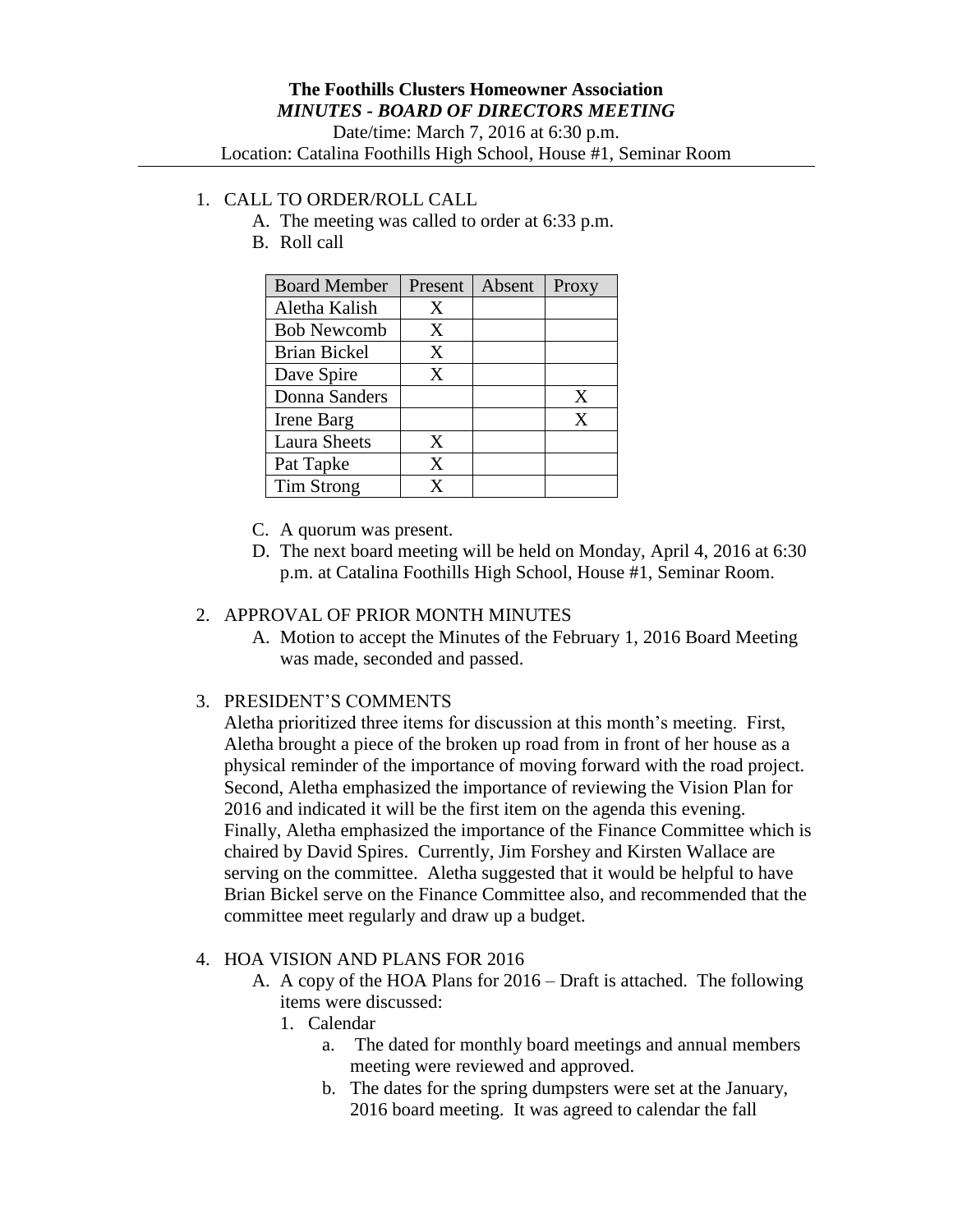dumpsters for the second and third weekends in November, 2016.

- c. The date for the spring yard sale is set for April 9, 2016. Bob will include a request for feedback from members as to whether there is any interest in setting a date for a yard sale in the fall.
- d. Per the By-Laws a nominating committee is to be appointed by the Board at least 90 days before the annual meeting of members. Pat Tapke and Dave Spires will contact Dave Larrabee, who chaired the committee in 2015 and ask if he would be willing to chair again in 2016.
- e. The winter newsletter went out in February. The tentative schedule is to have the spring newsletter go out in April; the summer newsletter, go out in July; and the fall newsletter go out in October.
- 2. AZ Corporation Commission. The Arizona Corporation Commission requires that all AZ corporations file an annual report. Pat Tapke indicated she filed the annual report for 2015 on February 22, 2016. Pat will follow up regarding the date when the 2016 report is due and calendar a reminder.
- 3. Bob is requesting the chairperson of each committee prepare a job description of the duties and responsibilities of that committee and set goals for the upcoming year.
	- a. Pat Tapke will chair the Hospitality/Welcoming committee. There are 72 homes in the neighborhood that are occupied by renters vs. the actual homeowner. It would be helpful if the owner of the home would provide the renter's contact information to the board. It was suggested to include an article in the newsletter reminding homeowners who rent their homes, that they are responsible for communicating information related to CC&Rs to their renters.
	- b. Motion to direct each committee chairperson to develop a job description for their committee, set goals for their committee and establish a time line/target date(s) for achieving goals by the April 4, 2016, was seconded and passed.
- 4. The status of finding an administrative assistant will be discussed under old business.
- 5. Board email use the Communications committee is working on this.
- 6. Best Practices Bob will contact the attorney and obtain possible dates she would be available to meet with the Board for a discussion of best practice issues.
- 7. CC& R enforcement need documentation in file. Title transfer does not give approval to undisclosed violations.
- 5. TREASURER'S REPORT (BALANCE SHEET and A/R AGING SUMMARY attached) – Note update to A/R Aging Summary Lot 259 and Lot 304 have now paid their assessment.

A. Motion to accept Treasurer's report was seconded and passed.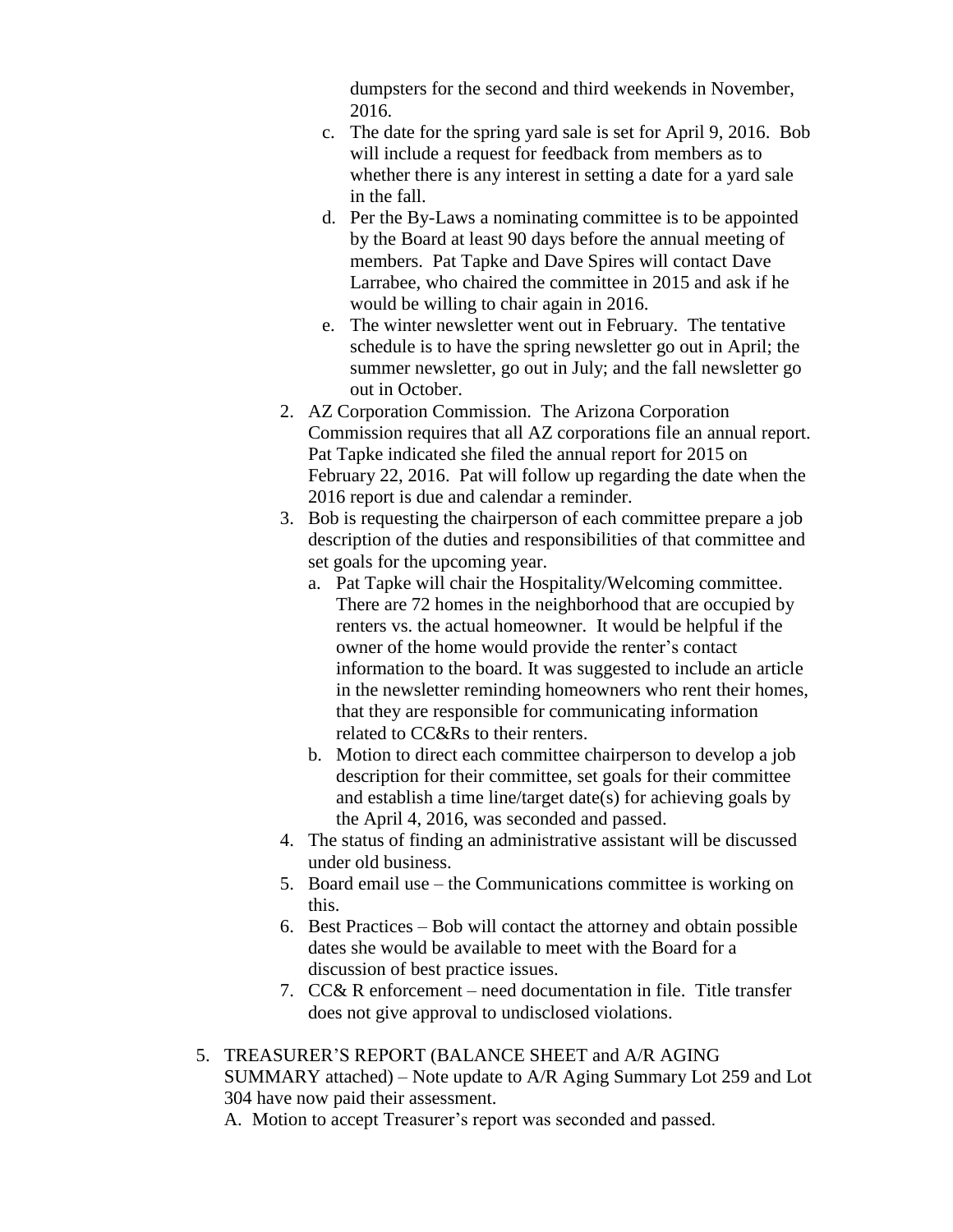- B. Motion to allow Brian to meet with Mike Shupe of Goldschmidt & Shupe regarding debt collection procedures was seconded and passed.
- C. Noted that the Master Association assessment was paid in March.
- D. Brian indicated that The Foothills Clusters is currently on a calendar year and provided a Budget Overview for the year 2016 (copy attached).

## 6. COMMITTEE REPORTS

- A. Architectural Control Committee with CC&R Enforcement: 1.Report attached. Motion to accept Architectural Control Committee report was seconded and passed.
- B. Landscape & Roads Committee:
	- 1. Report attached.
	- 2. The committee has reviewed the report and has asked Psoma to rework some of the numbers related to cost/benefit analysis.
	- 3. The committee has been advised that it is highly unlikely that the County will be in a position to repave Evans Mountain and Ventana Canyon anytime in the foreseeable future, however the committee has learned about and is exploring information related to creating a County improvement district as an option for getting both the county and the private roads repaired and improved. Brian explained that a County improvement district is a special taxing district that the County Board of Supervisors may elect to establish upon petition by property owners within a specific area in unincorporated Pima County. The districts are created under Arizona Revised Statutes Title 48, Chapter 6, as a means of financing the construction or improvement of local public improvements, such as streets, sewer lines, drainage ways, etc. An improvement district is formed basically to provide a means of financing the improvements either by imposing a special assessment on each property or by levying real property taxes to pay for the improvements or maintenance. The costs of the improvements are charged to the property owners within the district based upon the benefit derived from the improvements. For an improvement district to be formed, it should include land subject to the assessment or tax that has a value sufficient to be collateral for bonds to be sold to investors. There are two taxing district options – CIMD and RIMD. The RIMD would allow the taxing district to assume authority for the roads and the work would not have to meet County standards. Essential the county roads and the private road would be owned by the County and The Foothills Clusters. It was noted that with a special assessment as allowed in the governing documents of The Foothills Clusters, the liability is attached to the owner of the property at the time of the assessment. With a taxing district, the liability is attached to the property. Establishing a special taxing district would require 51% of The Foothills Clusters homeowners to sign a petition which would be presented to the Board of Supervisors. The petitioners would determine the size of the Board that would run the taxing district. The members of the special taxing district board would be elected on a ballot from the Board of Elections. The Roads